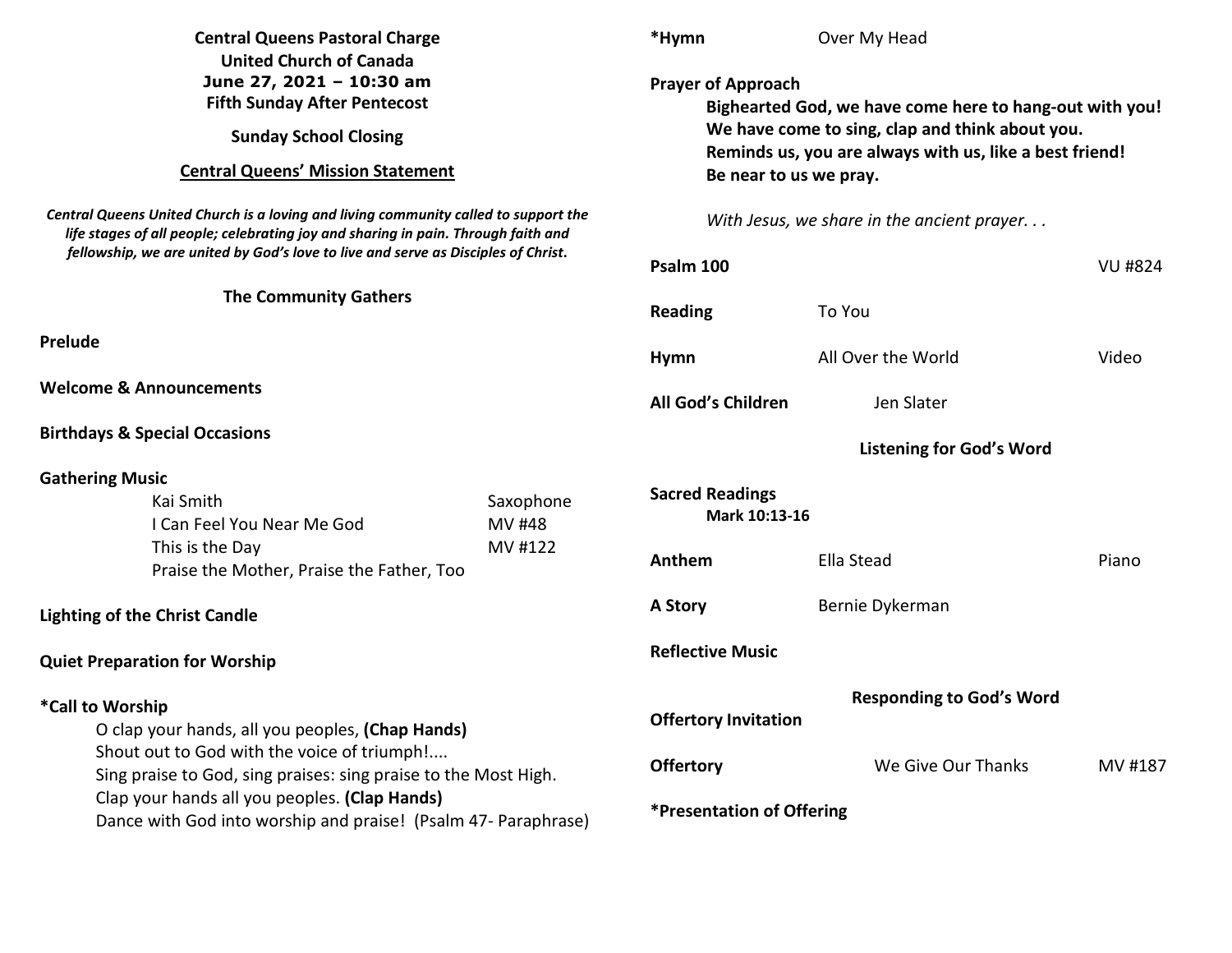## **\*Offertory Prayer**

**These gifts are proof that we love your world and we love you! We pray this money makes it way to being good news to lots and lot of people. Because what we give makes people happy, we give gladly!** 

**Sunday School Recognition** 

**Prayers of Thanksgiving and Intercession** 

| *Hymn                                      | Your Love is Amazing<br>Like a Rock | MV #26<br>MV #92 |
|--------------------------------------------|-------------------------------------|------------------|
| *Blessing                                  |                                     |                  |
| *Choral Benediction                        | Dance with the Spirit               |                  |
| Postlude<br>* Please stand as you are able |                                     |                  |
| <b>Ministers</b>                           | All of us                           |                  |
| Clergy                                     | <b>Rev Greg Davis</b>               |                  |
| <b>Office Hours</b>                        | Tuesday, Wednesday & Thursday       |                  |
|                                            | $9 am - 12 pm$                      |                  |
| Office Phone                               | 902-964-2291                        |                  |
| Email                                      | minister@cquc.ca                    |                  |
| <b>Ministry of Music</b>                   | <b>Kirk Neville</b>                 |                  |
| Website                                    | https://cquc.ca/index.htm           |                  |
| Phone                                      | 902-786-9222                        |                  |
| Email                                      | nevillevurry1@hotmail.com           |                  |
| <b>Church Office</b>                       |                                     |                  |
| <b>Office Hours</b>                        | Wednesday & Thursday                |                  |
|                                            | $9 am - 12 pm$                      |                  |
| Phone                                      | 902-964-2221                        |                  |
| Email                                      | office@cquc.ca                      |                  |
|                                            |                                     |                  |

**A Warm Welcome to All** – We are delighted you've joined us. May God's word today strengthen your faith, inspire curiosity and learning, and motivate your service of others. All are welcome.

## **Life and Work of Our Church**

 **Greg's Office Hours:** Tuesday, Wednesday and Thursday from 9 am – 12 pm. If anyone is in the hospital or would like a visit from Greg, please call him at 902-964-2291. If you wish to meet with Greg outside the scheduled hours, please call 902-964-2291 or email minister@cquc.ca for an appointment.

**FundScrip** – Janet will be placing an order today. Next order date will be July  $11<sup>th</sup>$ . You can reach Janet by email (jhowes1969@gmail.com) or by phone (902-393-1527). Ordering will be every 2 weeks. E-transfers accepted. June's Promotions: Swiss Chalet/Montana's – 7%; Old Navy/Gap  $-8%$ .

**In-Church Services:** Registration is **required**. To register, please call 902-964-2221 or email office@cquc.ca. Masks **are required**. If you are registering **after 12 pm Thursday**, please text or call Velda at 902-940- 7674.

**E-Transfers** – Central Queens United Church is set up to accept E-Transfers. If you wish to give your offerings through E-Transfer, please send via email to veldabertram@gmail.com.

**Central Queens Emmaus Walkers** – Central Queens Emmaus Walkers will be taking a break over the summer. See you in September!!

**Weekly Bulletins** can be sponsored by you in celebration or remembrance of a loved one. There is a signup sheet on the table at the back of the sanctuary. Cost is \$20.00.

**Food Bank** –Please remember to continue your support for the Food Bank with non-perishable food items. You can drop them off any Sunday or during the week in the wooden box at the church entrance.